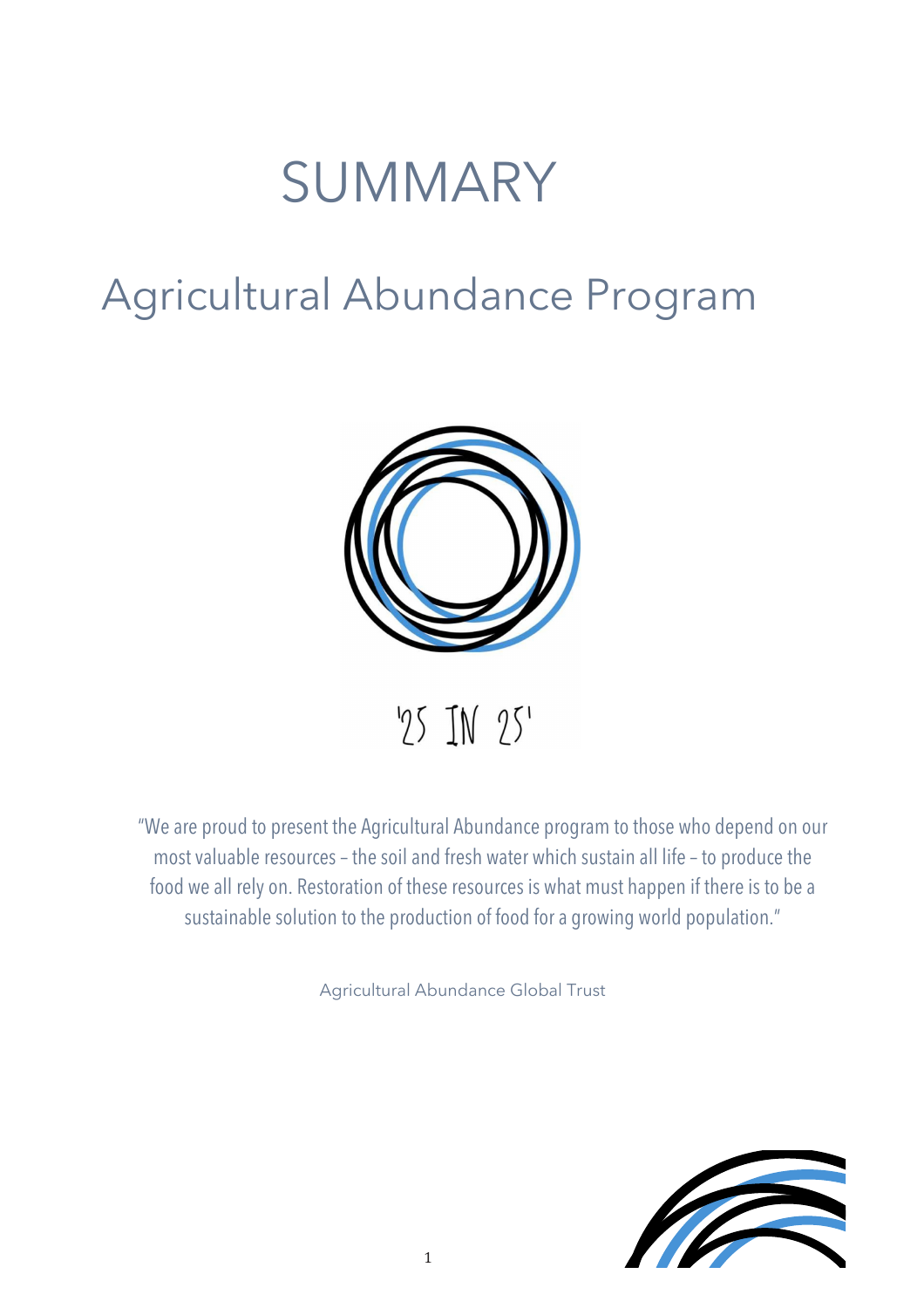### Framework rationale

At VRM Biologik®, our mission is to restore 25% of the world's top soil in 25 years. We have science-driven technology and 30 years of on-farm evidence that this is possible at global scale right now. But we can't do it alone. We need like-minded people to join us.

Therefore, the company commissioned the development of a framework to coalesce and support farmers and the communities and industries which support them to actively participate in the restoration of land and water in a healthy living biome capable of consistent, quality production. A framework that balances economic, social and ecological priorities and benefits to create a robust and replicable industrial scale outcome. A framework that includes transparent evaluation and scrutiny of outcomes at the highest level.

And so the Agricultural Abundance Program was borne. The framework identifies and activates a collaborative agricultural community to restore 350,000 acres of private or community owned land where depleted soil and water resources currently threaten food and fodder production. The global framework is delivered locally and tailored to meet local needs. The Program will:

- restore soil quality
- improve soil moisture
- reduce farm input costs
- rectify acidic or sodic soils
- reduce odour or contamination caused through intensive animal farming activities

The ultimate result for farmers is an improved bottom line, increased margins and more consistent yields, year on year. On any farm, anywhere in the world.

Given soil restoration requires time, the Program seeks farmer participation for 5 year and includes soil monitoring and evaluation throughout the entire timeframe. Analysis of the soil data serves to encourage and inform farmers on the progress being made towards a healthy sustainable soil biome.

Farmers decide the portion or percentage of land they will restore each year through the Program. This might be a small portion of land, others may elect to scale up to their entire land owning over the Program. Regardless, the Program allows farmers to commence soil restoration in a supported and controlled manner, using the soil testing data to inform subsequent and future decisions. The Program comes with access to \$18.4m in farming subsidies and support.

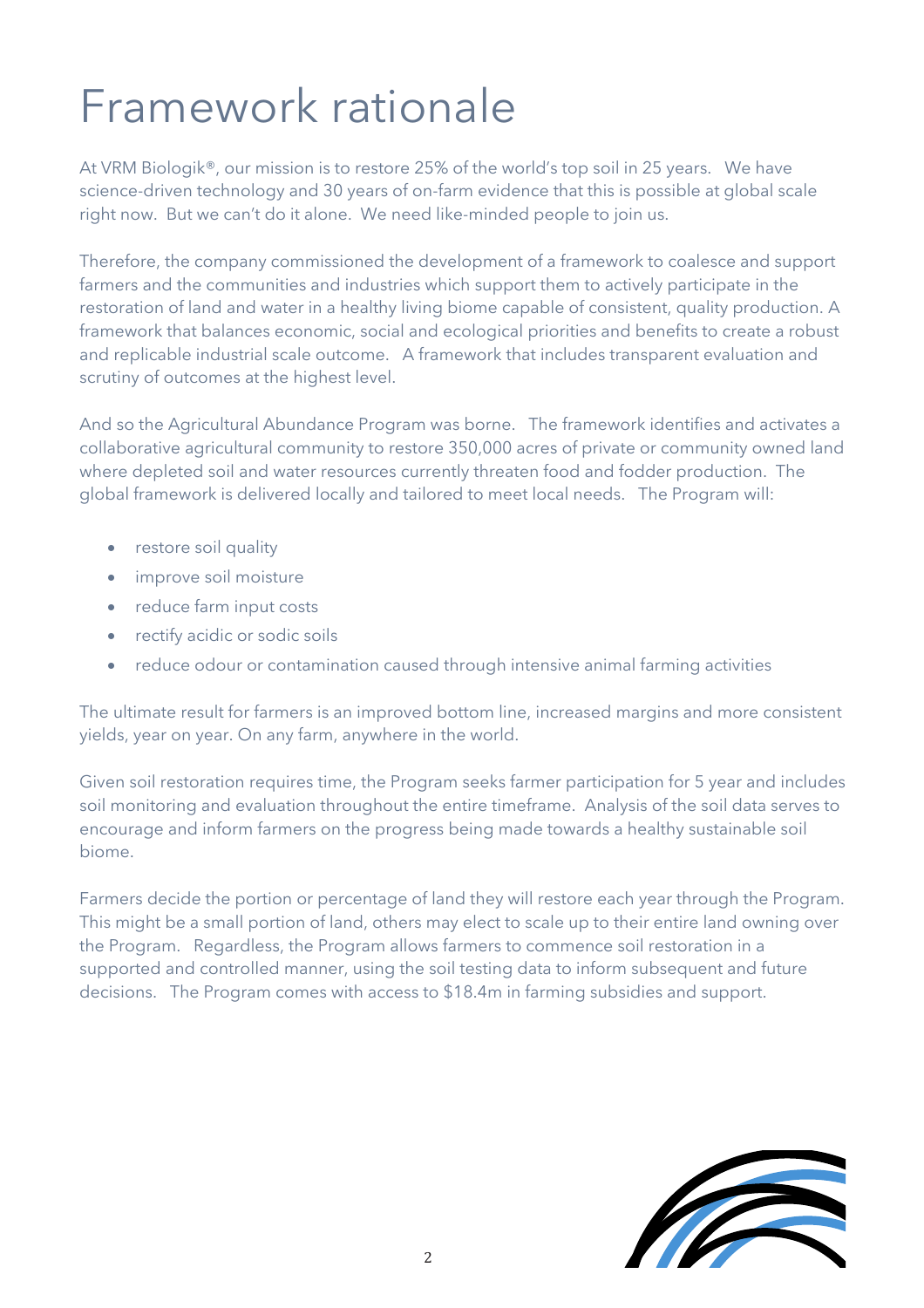# **Objectives**

Globally, soils are under threat. If we are to have sustainable societies, they will be built on healthy soils. Healthy soils promote crop productivity and nutrition boosting farmer resilience and economic stability.

#### **Environmental**

- Reverse land degradation on demonstration sites and improve soil health
- Effective collection, processing and re-use of bulk organic residues for sustainable on-farm use
- Improve the quality of the local urban and rural environments by addressing a combination of the following:
	- noise
	- odour
	- chemical over-use
	- biodiversity threats
	- dumping of organic waste
	- water quality
- Close energy, nutrient, waste and water cycles through sustainable food systems
- Reduce water contamination from farm run-off

#### **Social**

- Reduce negative community impacts of farming practices and ensure farmers can carry out farming activities with long term security (social licence)
- Preserve the importance and potential of agricultural land

#### "If we are to have sustainable societies, they will be built on healthy soils"

#### **Economic**

- Create farmer driven hubs for the development of organic residue processing
- Maximise the financial value of soft putrescent food waste and other bulk organic residues for farmers and land owners
- Improve crop productivity
- Improve year on year yield

#### "Healthy soils promote crop productivity and nutrition boosting farmer resilience"

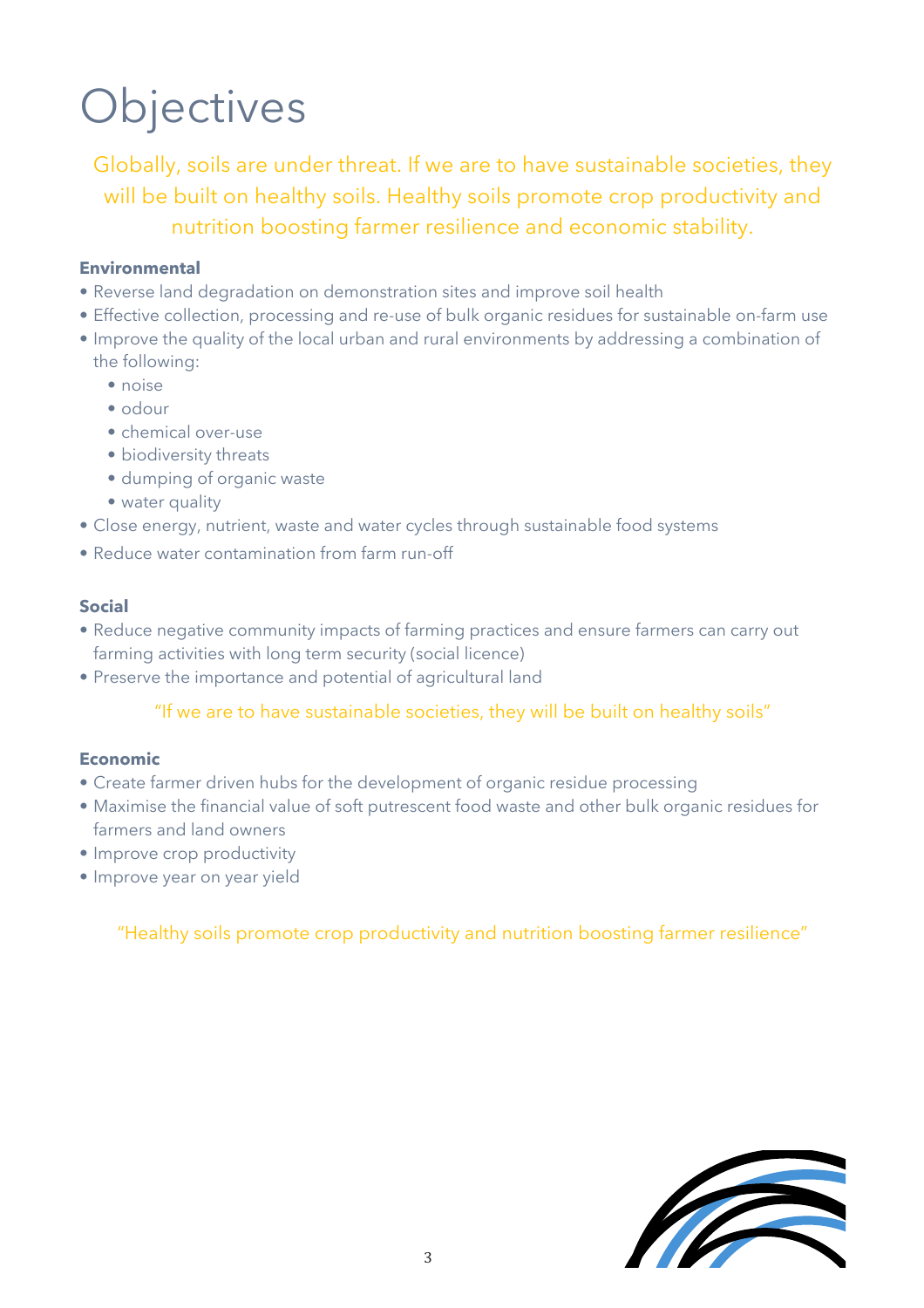# Delivery Principles

The Program aims to support farmers regenerate soil and water resources, minimise synthetic farming inputs and associated costs, and maximise year on year yield independent of external climate factors and negative climate events. Accordingly, the Program has been developed to support farmers access the knowledge, support, processes and products required to achieve Agricultural Abundance.

The principles underpinning the Program are:

- Farmers will maintain authority over decisions regarding their farm business but must demonstrate commitment to restoring soil health and willingness to implement the Program
- Farmers will be provided with targeted and responsive technical advice
- Farmers will work in collaboration with the waste sector, stakeholders in the agricultural supply chain sector, academics, as well as with regulators and government authorities
- Funding will be allocated to an Alliance on a merit based system where extent of farm impact, development of legacy activities and development of transferrable knowledge outputs will be key considerations
- The Program's off-set investment risk strategy supports the restoration of 350,000 acres of land
- Farm demonstration activities are intended to be catalytic in nature to generate legacy ecological benefits to the land and economy beyond the life of the Program.

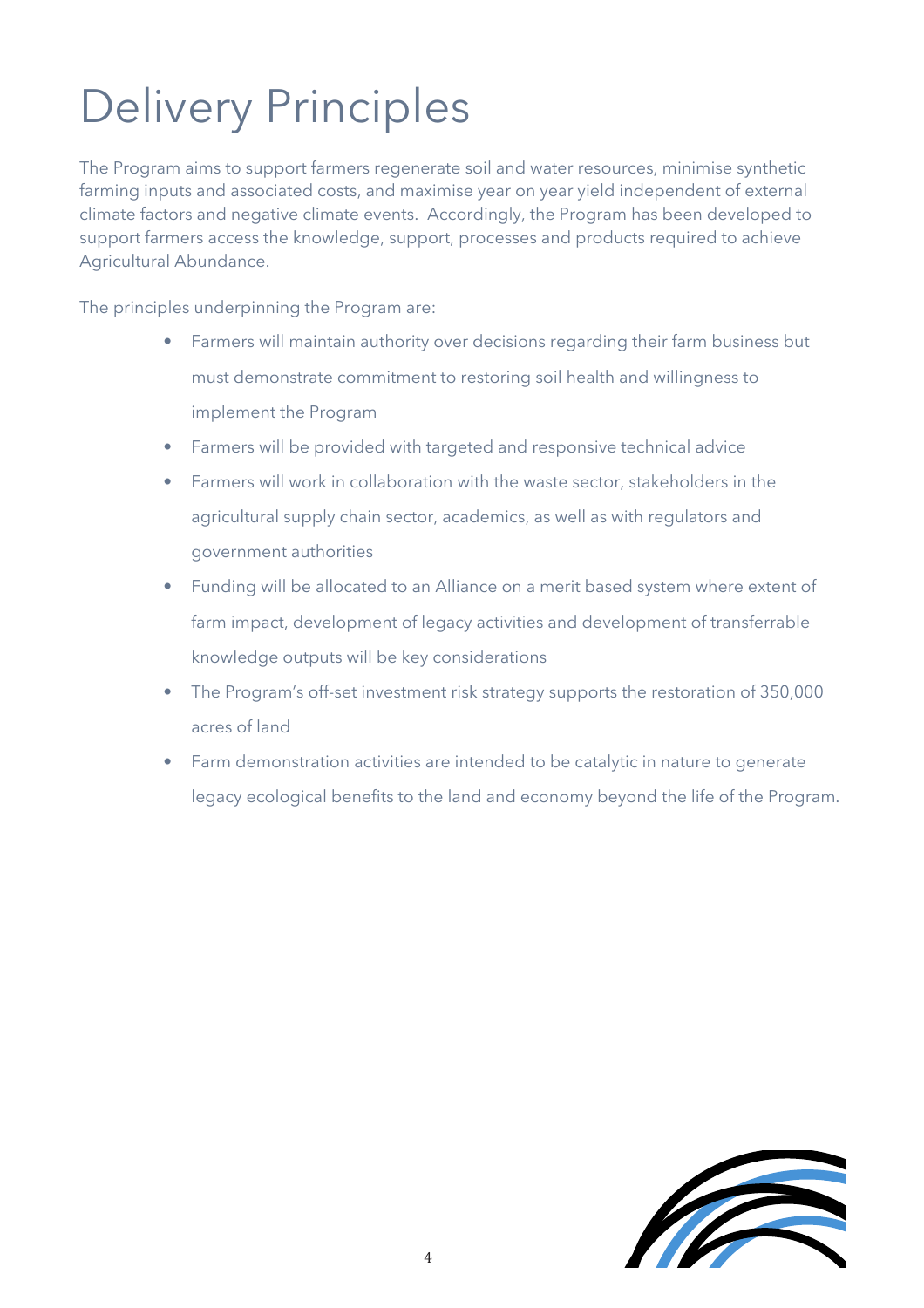## Six Phases



**Activation and agreement,** identification of respected local influencer(s) to play a catalytic role in bringing together a cluster of farmers, government and industry representatives. Assessment of need, capture of shared business development goals and identification of the opportunity for a collaborative enterprise approach to soil regeneration of 350,000 acres over five years. Following the expressions of interest (EOI) this phase concludes with the formation of an Alliance.



**Investment in localised manufacturing and distribution,** sourcing local supply of manure, sewerage sludge, green waste, crop residues, soft putrescent food waste as a direct input into the Groundswell® and Bio-Regen® processes, identification of the lead processors and establishment of distribution and delivery techniques to reflect local need.



**Delivery of farm demonstration projects,** commencing on a small parcel of land allowing time for farmers and land managers to up-skill and build confidence in the agricultural outcomes. In year two and again in year three farmers will significantly increase the number of acres being restored on their farm. By the end of year three the total of Alliance land being restored will be 350,000 acres. Demonstration sites continue for a period of 5 years for monitoring, testing and soil sample analysis. Outcomes are reported for individual farms and the collective. Demonstration sites are eligible for a subsidy of the input costs for at least two years (capped at \$60/acre). For the balance costs are capped at \$90/acre, however on-farm manufacturing of HumiSoil® will significantly reduce this cost.



**Communications** will develop and implement the communications strategy for all internal and external stakeholders critical to the success of the Alliance. This will include a dedicated Program web platform with dashboard style reporting of all activities and outcomes. Communications activities will involve engaging with stakeholders, building Program awareness and driving participation. For investors and funders, dedicated communication mechanisms will be developed to ensure timely, accurate and relevant information can be presented to support requisite reporting requirements.



**Program advocacy**, a number of evaluation activities detailed within the monitoring and evaluation framework will be carried out throughout and at the conclusion of the five year Program. Based on evidence, participants will continue to manufacture and apply HumiSoil® beyond the five years and will advocate for broader farmer participation. This will support VRM Biologik® in adding to its mission to restore 25% of the world's topsoil resources within 25 years.



**Increased production capacity and expansion**, throughout the entire Program, participants, investors, academics, industry advisors, industrial food producers, government agencies, observers and influencers work together to scale up production of input products such that there is sufficient capacity to ensure sustained production locally. The extended manufacture and maturation process will have concluded during the first two years and the established distribution model that has serviced the Alliance participants will be ready to scale up and roll out to more farmers beyond the footprint of the Alliance. This may happen as early as year three.

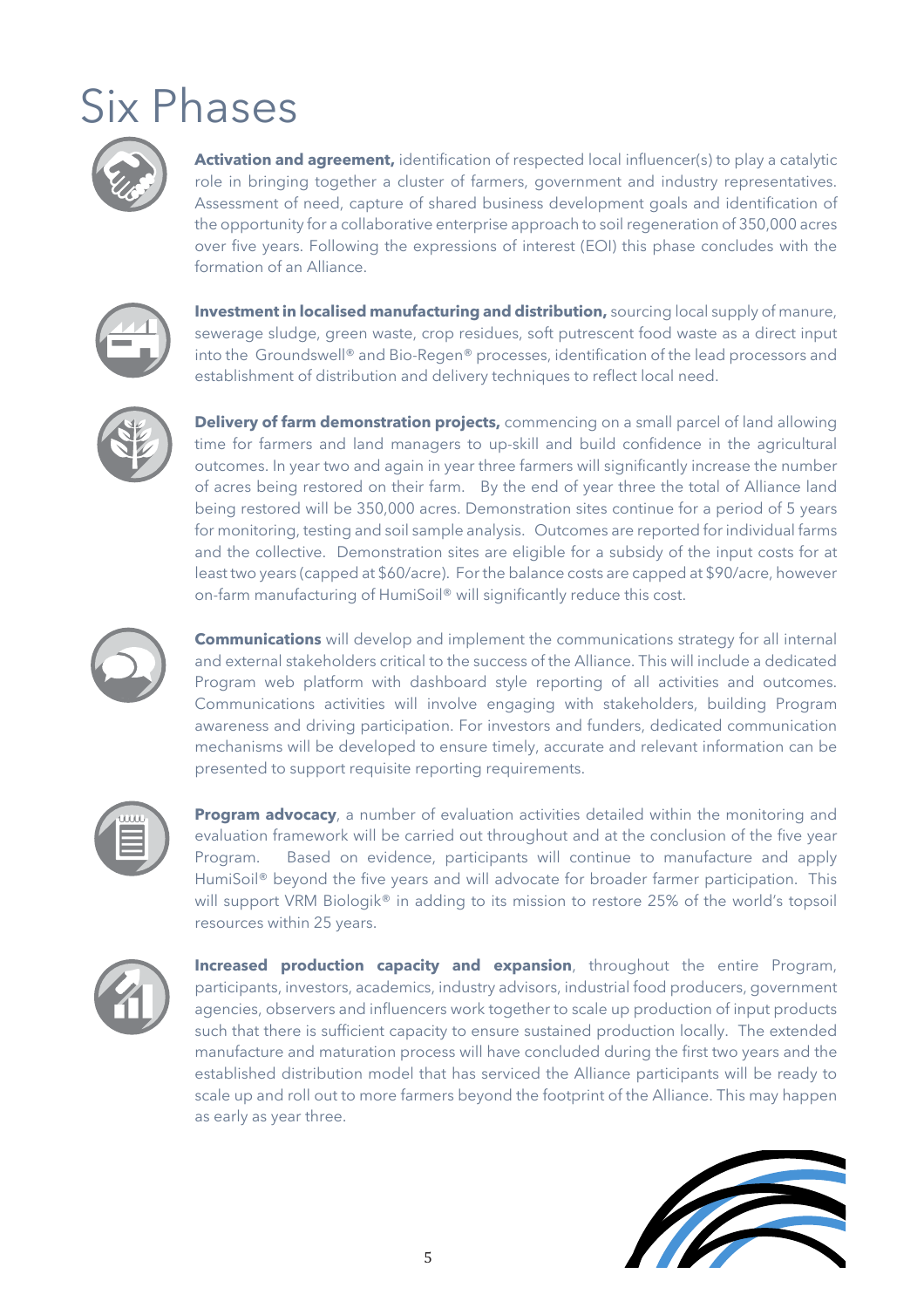### Governance

A robust governance structure has been established to oversee delivery of the Program and reflects:

- the global scope and scale of the Program being delivered
- the importance of testing and validating outcomes of each and every Alliance over a period of five years
- the importance of global data aggregation and open and accountable communication of findings
- the level of government, industry and public interest in working collaboratively to create sustainable food production systems
- the need for risk-offset funding to build stakeholder confidence via proof of concept
- the ultimate desire for scaling up local Alliance activities to include more farmers and land managers.

Program governance will be delivered by a team that consists of the Agricultural Abundance Global Trust (AAGT), Local Alliance Steering Committee (ASC) and the Global Technical Review Committee (GTRC). This governance team ensures transparent and accountable decision-making, whilst maximising the use of local knowledge, expertise and grassroots-connected industry stakeholders.